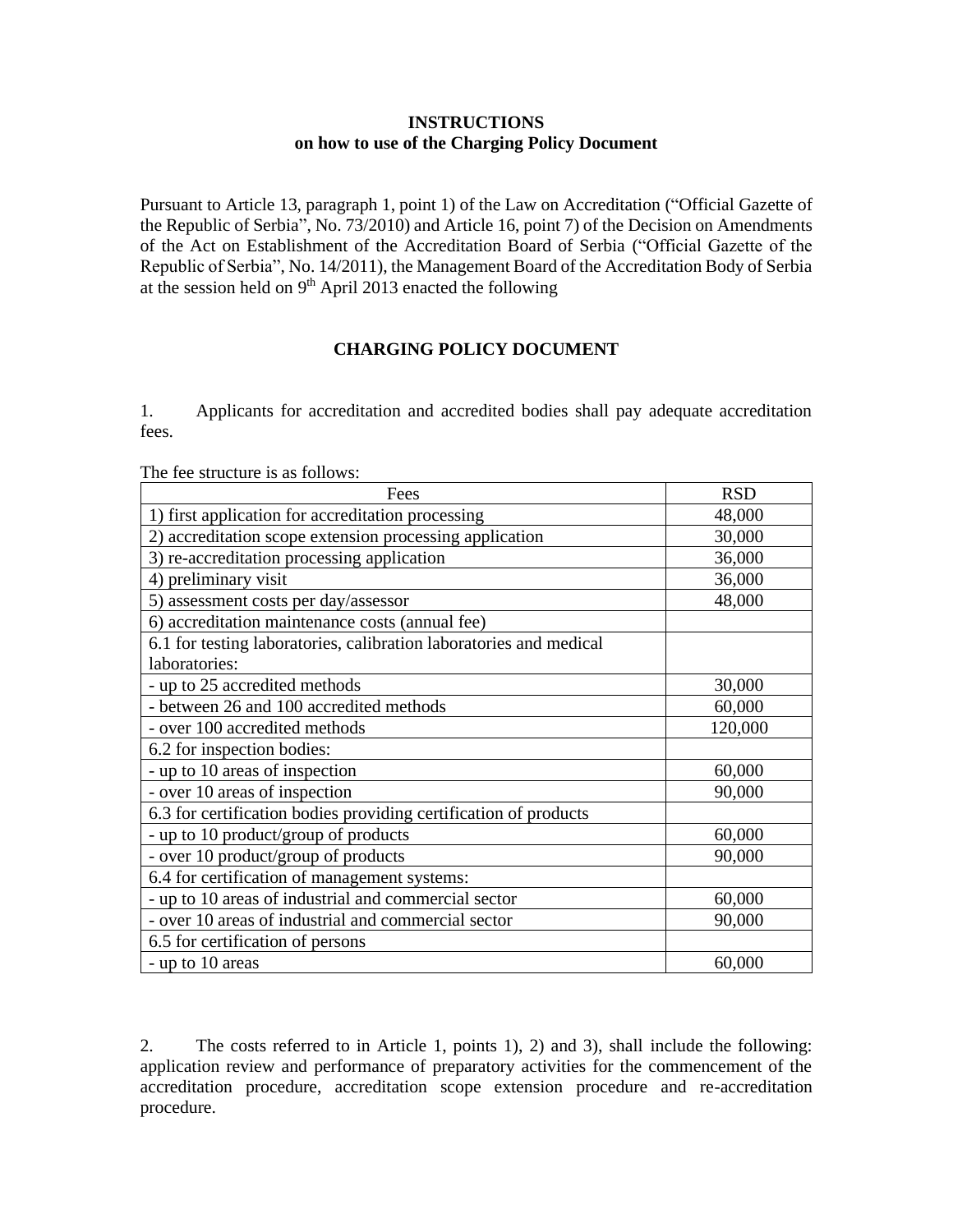3. The costs referred to in Article 1, point 4), shall include the following: preparation for the preliminary visit, preliminary visits at the applicant's premises and travel expenses.

4. The assessment costs referred to in Article 1, point 5), shall be determined for each case of initial accreditation, re-accreditation, extension to the accreditation scope, regular and extraordinary surveillance depending on the total number of assessment days.

5. Assessment costs shall include preparatory assessment activities, documentary review, on-site assessment and travel and accommodation expenses.

6. Total number of the assessment days shall depend on the scope of accreditation, number of methods or testing/calibration/inspection or certification procedures, and the scope of preparatory activities performed by ATS in keeping with the rules of accreditation.

7. Extraordinary surveillance costs shall be borne by an accredited CAB if nonconformities that have been determined are the cause of an extraordinary surveillance.

8. The costs referred to in Article 1, point 6), shall include the following: promotion of accreditation and accredited CABs, provision of information to accredited CABs about the news in the field of accreditation and accreditation system in Serbia, EU and worldwide, preparation and provision of relevant documents, and regular surveillance activities.

9. The amounts referred to in Article 1, points 1) to 5), of this Charging Policy Document shall be paid in advance, while the amounts referred to in Article 1, point 6), of this Charging Policy Document shall be paid in two equal installments (by  $30<sup>th</sup>$  April and  $31<sup>st</sup>$  October of the current year).

10. Those bodies that had instigated the procedure for granting the first accreditation before this Charging Policy Document entered into force will, throughout the entire procedure, proceed with the procedure in keeping with the Charging Policy Document, whereas the costs shall be borne by an applicant for accreditation ("Official Journal of S&M", No. 44/05).

11. The Charging Policy Document ("Official Gazette of the Republic of Serbia", No. 31/2008) shall be repealed with effect from the date of entry into force of this Charging Policy Document.

12. This Charging Policy Document shall enter into force on the eighth day following its publication in the "Official Gazette of the Republic of Serbia" after the approval by the Serbian Government.

In Belgrade,  $9<sup>th</sup>$  April 2013

Snježana Pupavac MSc

Management Board Chair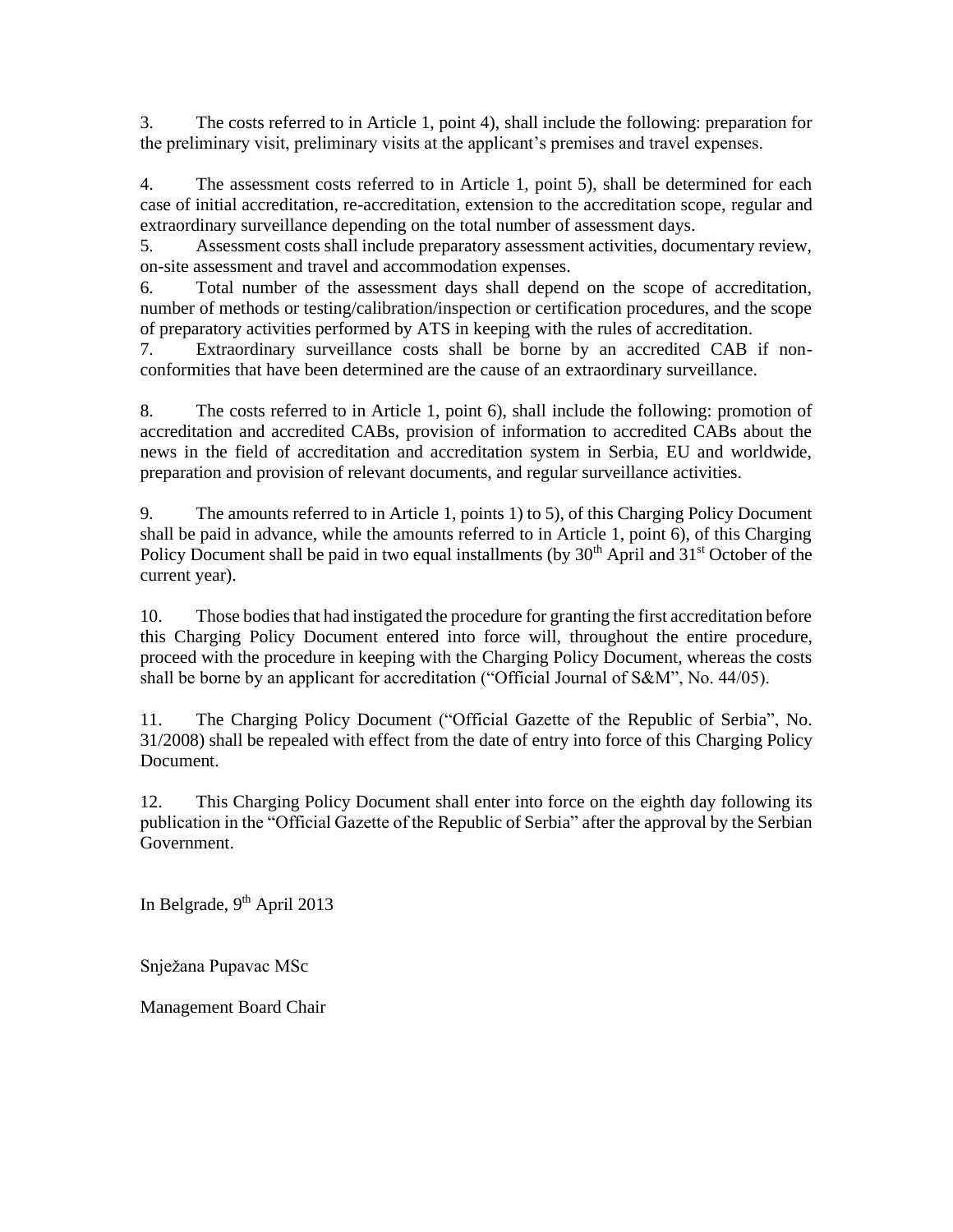Those CABs that download the application from the ATS website to start the procedure of initial accreditation/accreditation scope extension/re-accreditation as laid down in Article 1 of the Charging Policy Document ("Official Gazette of the RS" No. 43/2013) shall pay in advance accreditation fee into ATS account No. 840-31306845-37 sort code 20-64030040174231700 model number 97.

Moreover, pursuant to tariff number 102. of the LAW ON REPUBLIC ADMINISTRATIVE FEES (consolidated text together with the corrigenda from the Official Gazette No. 62/2021 that is force from 01/07/2021), the administrative fee amounting to 1,340.00 RSD shall be paid.

1. Accreditation application review costs in case of initial accreditation shall amount to **48,000** RSD.

| Debtor-ordering party                                                             | Payment<br>code<br>221 | Currency<br>Amount<br>48,000<br>Debtor - ordering party's account<br>number                 |
|-----------------------------------------------------------------------------------|------------------------|---------------------------------------------------------------------------------------------|
| Purpose of the payment<br>(TIN)                                                   | Model<br>number        | Sort code (debit)                                                                           |
| Creditor-payee<br>Ministry of Economy<br>Accreditation Body of Serbia<br>Belgrade | Model<br>number<br>97  | Creditor-payee's account<br>840-31306845-37<br>Sort code (approval)<br>20-64030040174231700 |

*model transfer order form:*

2. If an applicant for accreditation chooses to have a preliminary visit, application review costs in case of initial accreditation with a preliminary visit shall amount to **84,000** RSD (48,000.00+36,000.00).

*model transfer order form:*

| Debtor-ordering party        | Payment<br>code<br>221 | Currency<br>Amount<br>84,000.00<br>Debtor - ordering party's account<br>number |
|------------------------------|------------------------|--------------------------------------------------------------------------------|
| Purpose of the payment       |                        |                                                                                |
|                              | Model<br>number        | Sort code (debit)                                                              |
| (TIN)                        |                        |                                                                                |
| Creditor-payee               |                        | Creditor - payee's account number                                              |
| Ministry of Economy          |                        | 840-31306845-37                                                                |
| Accreditation Body of Serbia | Model                  |                                                                                |
| Belgrade                     | number                 | Sort code (approval)                                                           |
|                              | 97                     | 20-64030040174231700                                                           |
|                              |                        |                                                                                |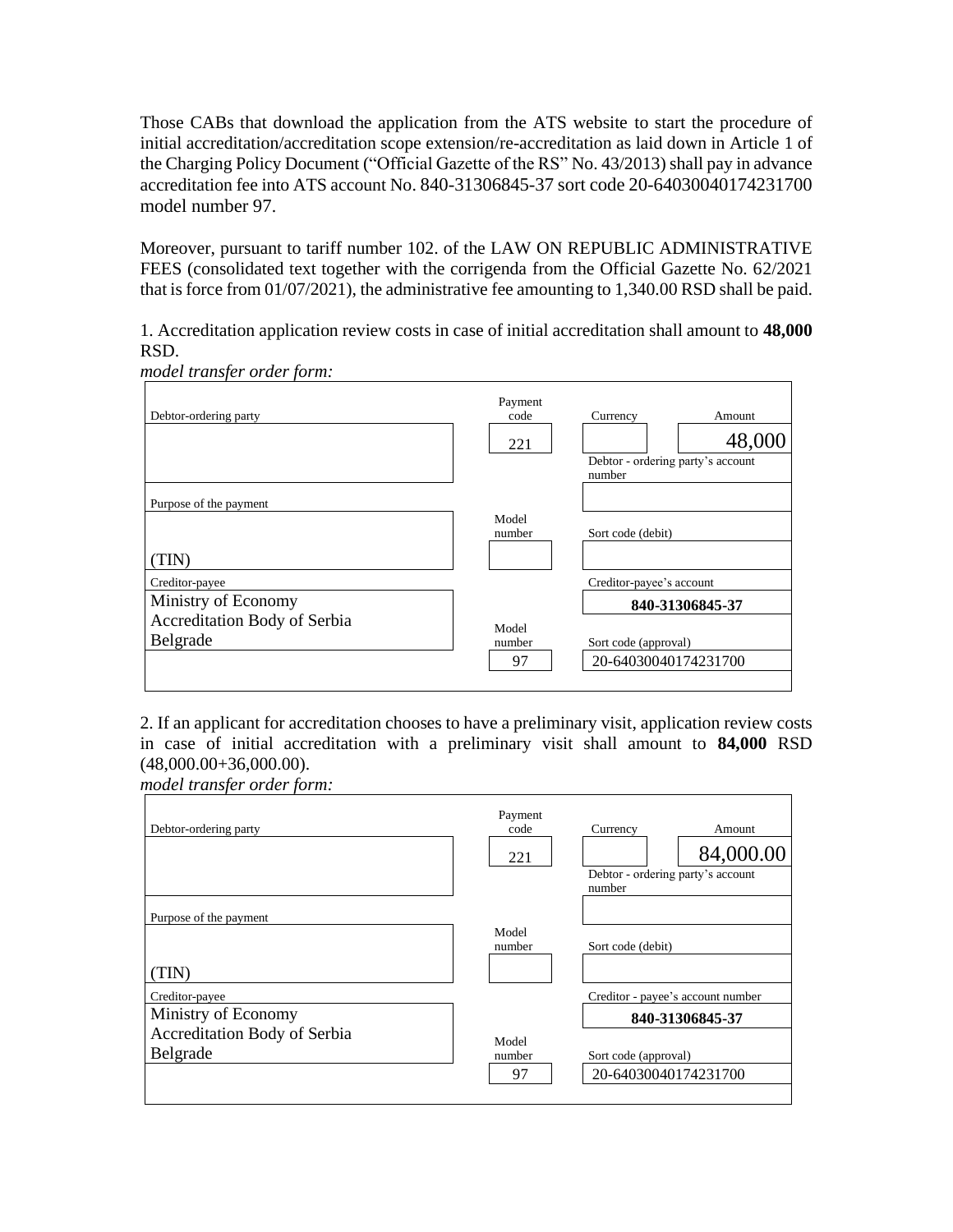3. An accredited CAB that submitted the application for the extension of the scope of accreditation shall bear the application review costs in case of extension of the accreditation scope that shall amount to **30,000.00** RSD.

*model transfer order form:*

| Debtor-ordering party        | Payment<br>code<br>221 | Currency<br>Amount<br>30,000.00<br>Debtor - ordering party's account<br>number |
|------------------------------|------------------------|--------------------------------------------------------------------------------|
| Purpose of the payment       |                        |                                                                                |
|                              | Model<br>number        | Sort code (debit)                                                              |
| TIN)                         |                        |                                                                                |
| Creditor-payee               |                        | Creditor - payee's account number                                              |
| Ministry of Economy          |                        | 840-31306845-37                                                                |
| Accreditation Body of Serbia | Model                  |                                                                                |
| Belgrade                     | number                 | Sort code (approval)                                                           |
|                              | 97                     | 20-64030040174231700                                                           |
|                              |                        |                                                                                |

4. A body that submitted the application for accreditation renewal shall bear the accreditation review costs in case of renewal of accreditation that shall amount to **36,000.00** RSD.

*model transfer order form:*

| Debtor-ordering party        | Payment<br>code<br>221 | Currency<br>Amount<br>36,000.00<br>Debtor-ordering party's account<br>number |
|------------------------------|------------------------|------------------------------------------------------------------------------|
| Purpose of the payment       |                        |                                                                              |
|                              | Model<br>number        | Sort code (debit)                                                            |
| (TIN)                        |                        |                                                                              |
| Creditor-payee               |                        | Creditor - payee's account number                                            |
| Ministry of Economy          |                        | 840-31306845-37                                                              |
| Accreditation Body of Serbia | Model                  |                                                                              |
| Belgrade                     | number                 | Sort code (approval)                                                         |
|                              | 97                     | 20-64030040174231700                                                         |
|                              |                        |                                                                              |